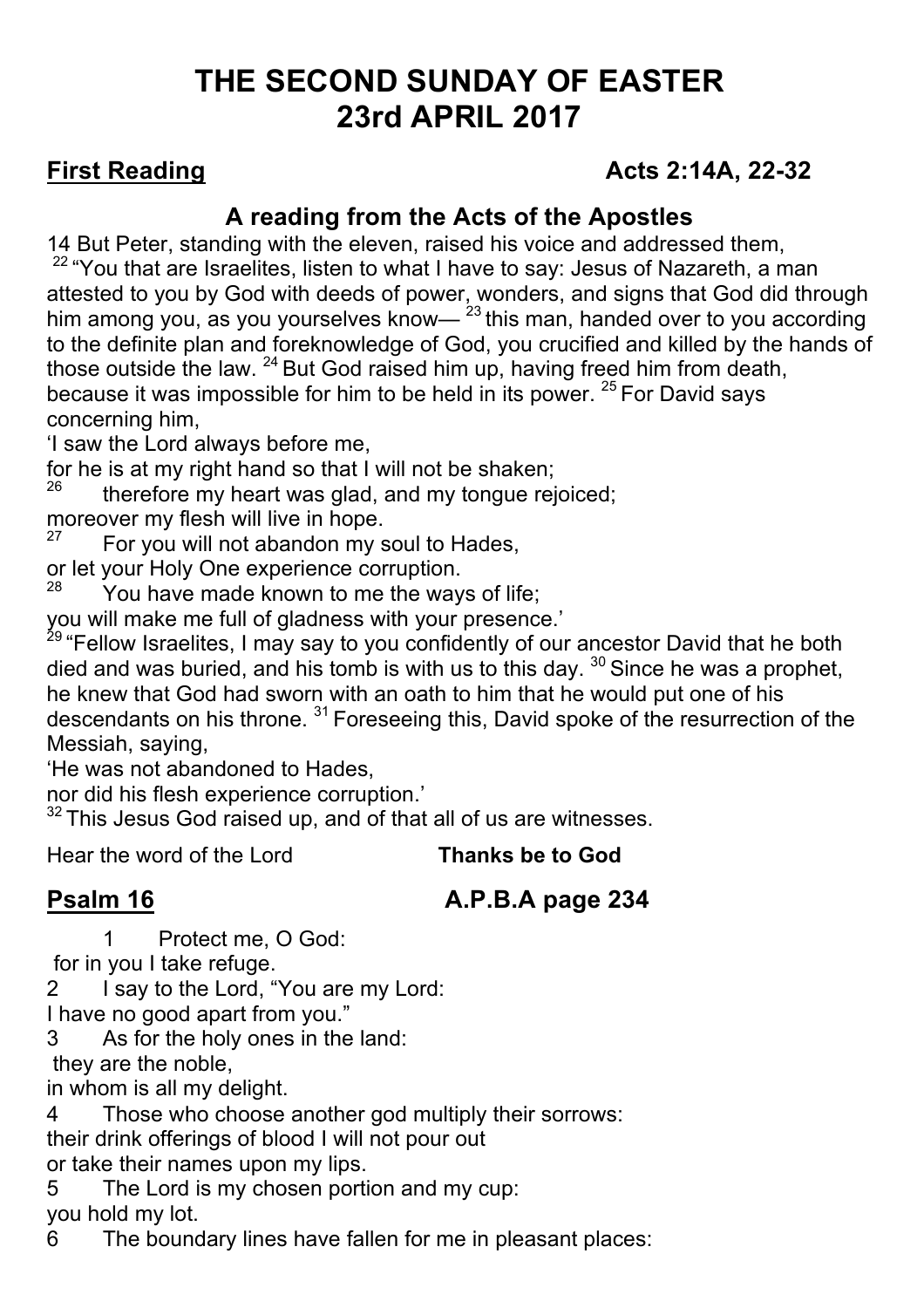I have a goodly heritage.

7 I bless the Lord who gives me counsel: in the night also my heart instructs me.

8 I keep the Lord always before me:

because he is at my right hand, I shall not be moved.

9 Therefore my heart is glad, and my soul rejoices: my body also rests secure.

10 For you do not give me up to Sheol:

or let your faithful one see the Pit.

11 You show me the path of life:

In your presence there is fullness of joy;

in your right hand are pleasures forevermore.

## **Second Reading 1 Corinthians 14**

### **A reading from the first letter to the Corinthians**

. **14** Pursue love and strive for the spiritual gifts, and especially that you may prophesy. <sup>2</sup> For those who speak in a tongue do not speak to other people but to God; for nobody understands them, since they are speaking mysteries in the Spirit.<sup>3</sup> On the other hand, those who prophesy speak to other people for their upbuilding and encouragement and consolation. <sup>4</sup> Those who speak in a tongue build up themselves, but those who prophesy build up the church. <sup>5</sup> Now I would like all of you to speak in tongues, but even more to prophesy. One who prophesies is greater than one who speaks in tongues, unless someone interprets, so that the church may be built up.  $6$  Now, brothers and sisters, if I come to you speaking in tongues, how will I benefit you unless I speak to you in some revelation or knowledge or prophecy or teaching? It is the same way with lifeless instruments that produce sound, such as the flute or the harp. If they do not give distinct notes, how will anyone know what is being played? <sup>8</sup> And if the bugle gives an indistinct sound, who will get ready for battle? <sup>9</sup> So with yourselves; if in a tongue you utter speech that is not intelligible, how will anyone know what is being said? For you will be speaking into the air.  $10^7$  There are doubtless many different kinds of sounds in the world, and nothing is without sound.  $11$  If then I do not know the meaning of a sound, I will be a foreigner to the speaker and the speaker a foreigner to me. <sup>12</sup> So with yourselves; since you are eager for spiritual gifts, strive to excel in them for building up the church.

 $^{13}$  Therefore, one who speaks in a tongue should pray for the power to interpret.  $^{14}$  For if I pray in a tongue, my spirit prays but my mind is unproductive. 15 What should I do then? I will pray with the spirit, but I will pray with the mind also; I will sing praise with the spirit, but I will sing praise with the mind also.  $16$  Otherwise, if you say a blessing with the spirit, how can anyone in the position of an outsider say the "Amen" to your thanksgiving, since the outsider does not know what you are saying? 17 For you may give thanks well enough, but the other person is not built up. <sup>18</sup> I thank God that I speak in tongues more than all of you; <sup>19</sup> nevertheless, in church I would rather speak five words with my mind, in order to instruct others also, than ten thousand words in a tongue. <sup>20</sup> Brothers and sisters, do not be children in your thinking; rather, be infants in evil, but in thinking be adults.  $21$  In the law it is written,

"By people of strange tongues and by the lips of foreigners I will speak to this people;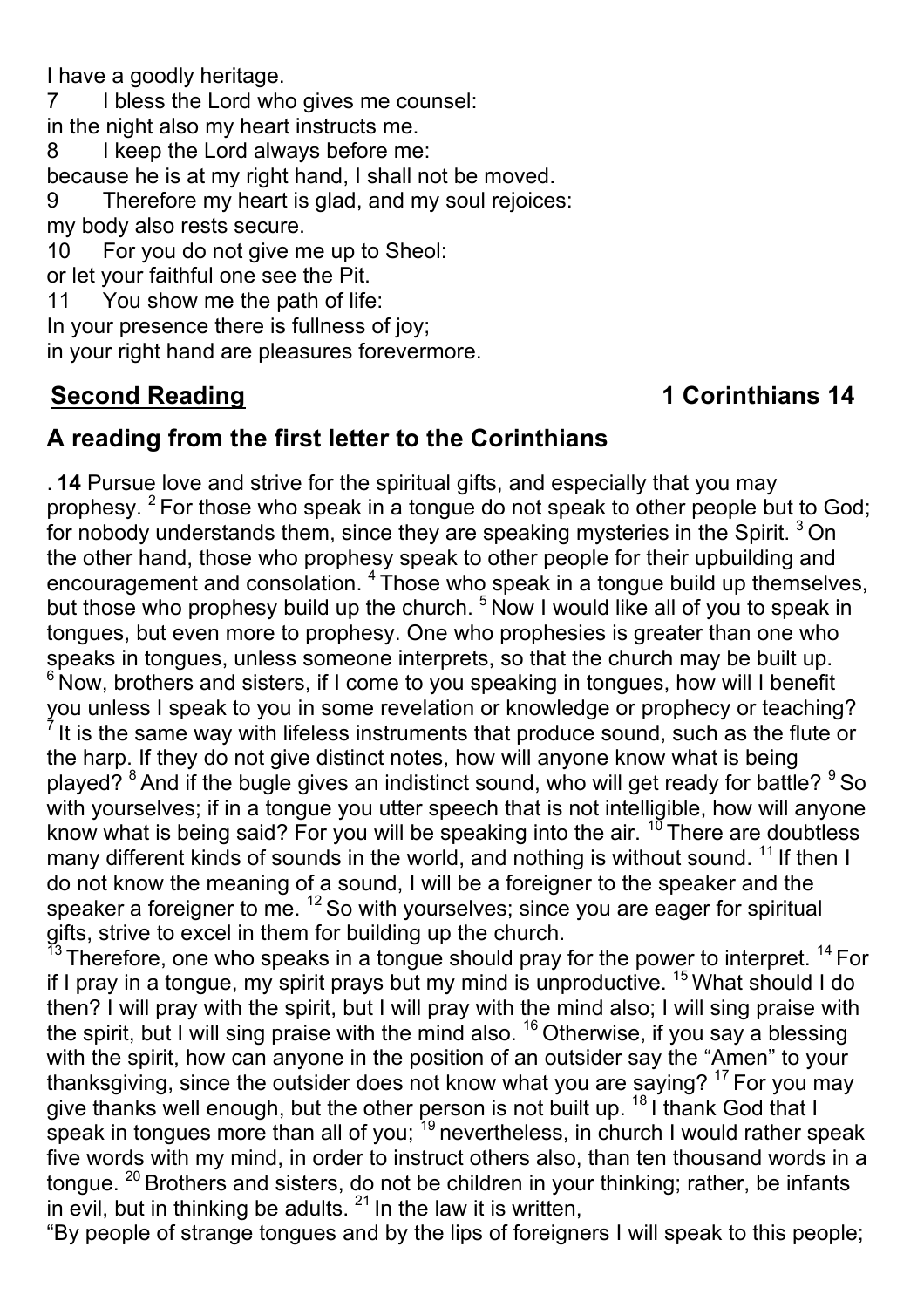yet even then they will not listen to me," says the Lord.  $^{22}$  Tongues, then, are a sign not for believers but for unbelievers, while prophecy is not for unbelievers but for believers.  $^{23}$  If, therefore, the whole church comes together and all speak in tongues, and outsiders or unbelievers enter, will they not say that you are out of your mind?  $24$  But if all prophesy, an unbeliever or outsider who enters is reproved by all and called to account by all. <sup>25</sup> After the secrets of the unbeliever's heart are disclosed, that person will bow down before God and worship him, declaring, "God is really among you."<sup>26</sup> What should be done then, my friends? When you come together, each one has a hymn, a lesson, a revelation, a tongue, or an interpretation. Let all things be done for building up.  $^{27}$  If anyone speaks in a tongue, let there be only two or at most three, and each in turn; and let one interpret. <sup>28</sup> But if there is no one to interpret, let them be silent in church and speak to themselves and to God. <sup>29</sup> Let two or three prophets speak, and let the others weigh what is said.<sup>30</sup> If a revelation is made to someone else sitting nearby, let the first person be silent.<sup>31</sup> For you can all prophesy one by one, so that all may learn and all be encouraged. <sup>32</sup> And the spirits of prophets are subject to the prophets,  $^{33}$  for God is a God not of disorder but of peace. (As in all the churches of the saints,  $34$  women should be silent in the churches. For they are not permitted to speak, but should be subordinate, as the law also says.  $35$  If there is anything they desire to know, let them ask their husbands at home. For it is shameful for a woman to speak in church.  $36$  Or did the word of God originate with you? Or are you the only ones it has reached?)  $37$  Anyone who claims to be a prophet, or to have spiritual powers, must acknowledge that what I am writing to you is a command of the Lord.<sup>38</sup> Anyone who does not recognize this is not to be recognized.  $39$  So, my friends, be eager to prophesy, and do not forbid speaking in tongues;  $40$  but all things should be done decently and in order.

Hear the word of the Lord. **Thanks be to God**

#### **Gospel John 20:19-31**

The Gospel of our Lord Jesus Christ according to John **Glory to you Lord Jesus Christ.**

 $19$  When it was evening on that day, the first day of the week, and the doors of the house where the disciples had met were locked for fear of the Jews, Jesus came and stood among them and said, "Peace be with you." <sup>20</sup> After he said this, he showed them his hands and his side. Then the disciples rejoiced when they saw the Lord.  $21$  Jesus said to them again, "Peace be with you. As the Father has sent me, so I send you." <sup>22</sup> When he had said this, he breathed on them and said to them, "Receive the Holy Spirit. <sup>23</sup> If you forgive the sins of any, they are forgiven them; if you retain the sins of any, they are retained."  $^{24}$  But Thomas (who was called the Twin), one of the twelve, was not with them when Jesus came.  $25$  So the other disciples told him, "We have seen the Lord." But he said to them, "Unless I see the mark of the nails in his hands, and put my finger in the mark of the nails and my hand in his side, I will not believe." <sup>26</sup> A week later his disciples were again in the house, and Thomas was with them. Although the doors were shut, Jesus came and stood among them and said, "Peace be with you." <sup>27</sup> Then he said to Thomas, "Put your finger here and see my hands. Reach out your hand and put it in my side. Do not doubt but believe." <sup>28</sup> Thomas answered him, "My Lord and my God!" <sup>29</sup> Jesus said to him, "Have you